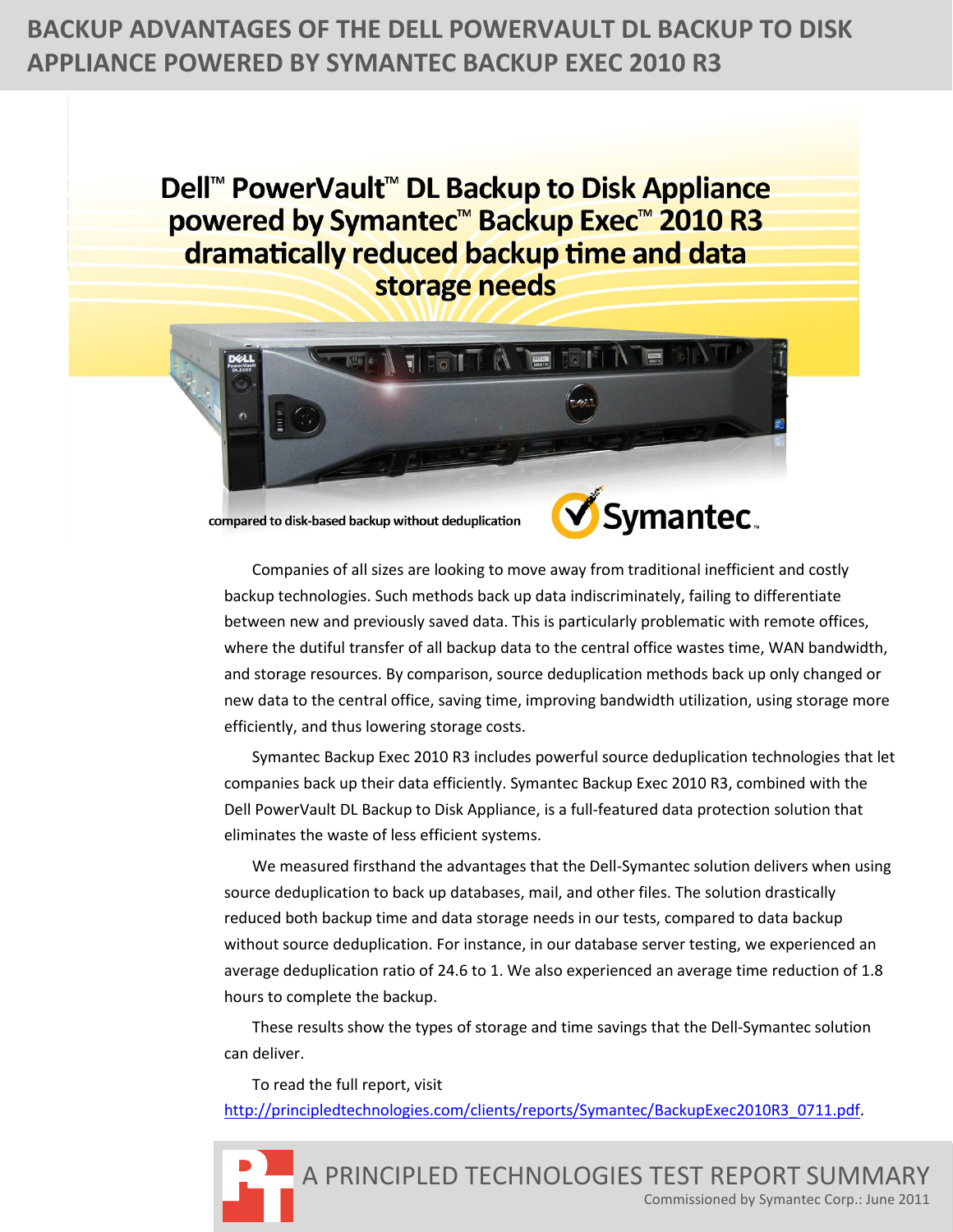# **DATA BACKUP 101: SOURCE DEDUPLICATION EXPLAINED**



Source deduplication powered by Symantec Backup Exec 2010 R3



Dell PowerVault DL Appliance

Dell PowerEdge R710

**Source deduplication eliminates backup inefficiencies by transferring only unique blocks of data across the WAN.**

Source deduplication offers an efficient way for companies to back up their data. After an initial full back up, deduplication software searches for duplicate data in subsequent backups and then only backs up blocks of data that are new or changed. "Source" means the data is deduplicated at its source, likely a server or desktop at a remote location, before it is passed to the central backup site.

Because the large majority of data typically remains constant from day to day, transferring only new or changed blocks of data from the remote office to the central office with source deduplication is the wise choice when bandwidth, time, and space are at a premium.

# **THE DELL-SYMANTEC ADVANTAGE**

Dell and Symantec have partnered to offer an integrated disk-based backup solution. Symantec Backup Exec 2010 R3 is already fully installed on the Dell PowerVault DL Appliance, and an automated setup wizard guides you through setup, configuration, and deployment. This solution offers features such as granular recovery (allowing you to back up specific files without running a full restore) and remote backup, monitoring, and maintenance. For a full list of features, see [http://i.dell.com/sites/content/shared-content/data](http://i.dell.com/sites/content/shared-content/data-sheets/en/Documents/ss703-powervault-dl-backup-to-disk-appliance-symantec.pdf)[sheets/en/Documents/ss703-powervault-dl-backup-to-disk-appliance](http://i.dell.com/sites/content/shared-content/data-sheets/en/Documents/ss703-powervault-dl-backup-to-disk-appliance-symantec.pdf)[symantec.pdf.](http://i.dell.com/sites/content/shared-content/data-sheets/en/Documents/ss703-powervault-dl-backup-to-disk-appliance-symantec.pdf)

# **LESS DATA SAVED, LESS TIME SPENT**

By deduplicating the data at the source, the Dell-Symantec solution was far more efficient than disk-based backup without source deduplication, which we also tested. The Dell-Symantec solution reduced the amount of data traveling over the WAN by a factor of more than 24 when backing up a database server, a factor of more than 79 when backing up a file server, and a factor of more than 35 when backing up a mail server.

By backing up only new data, the Dell-Symantec solution reduced the database backup window from 2 hours to an average of 21 minutes, reduced the file server backup window from almost 6 hours to an average of 47 minutes, and reduced the mail server backup window from almost 4 hours to an average of 2 hours 21 minutes.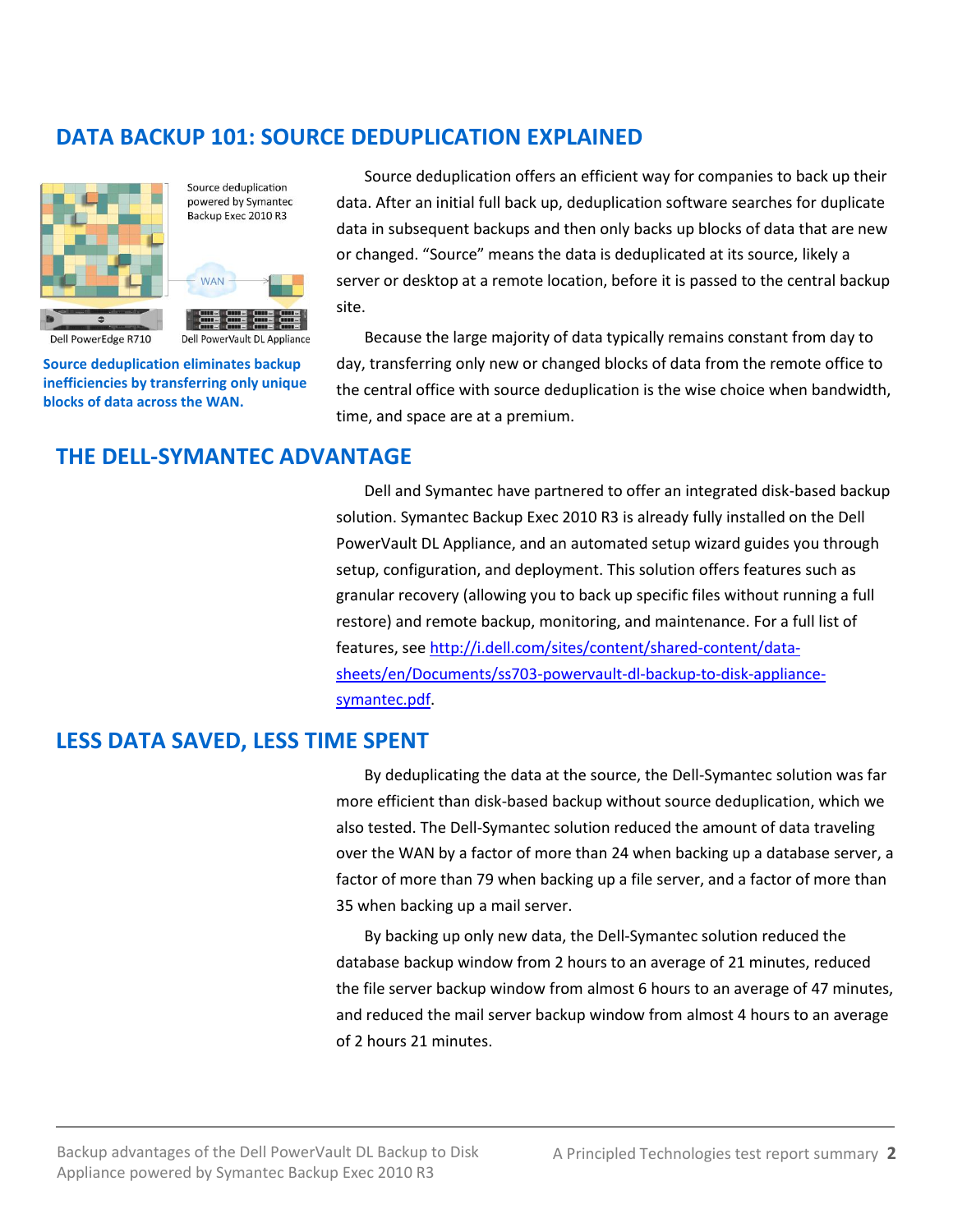

The Symantec Remote Agent compared the data on the remote server to the existing backup data on the media server. When it found a duplicate, it sent only a marker to the media server at the central office. As a result, the remote server transmitted far less data to the media server. This not only saved WAN bandwidth, but also decreased the volume of data the media server had to store—both of which add up to savings. In a straightforward process, we used the Symantec Backup Exec console to simply select the deduplication storage folder and select the option for remote access of the media server while configuring the backup job.

The difference between the volume of data and the volume of data actually stored increases over time, benefiting the business by requiring significantly less long-term storage capacity.

#### **Database server backup scenario**

**The Symantec Backup Exec console made backing up data from a remote location easy.**

The initial complete database backup took roughly 1 hour and 35 minutes. Subsequent full database backups using source deduplication took an average of 21 minutes, achieving a deduplication ratio of at least 23.8:1. For comparison, we ran a single backup using a backup-to-disk storage device on the Dell PowerVault DL Appliance without source deduplication, which took roughly 2 hours and 11 minutes.

Figure 2 shows the comparison of protected data versus actual deduplication data stored for our database server scenario.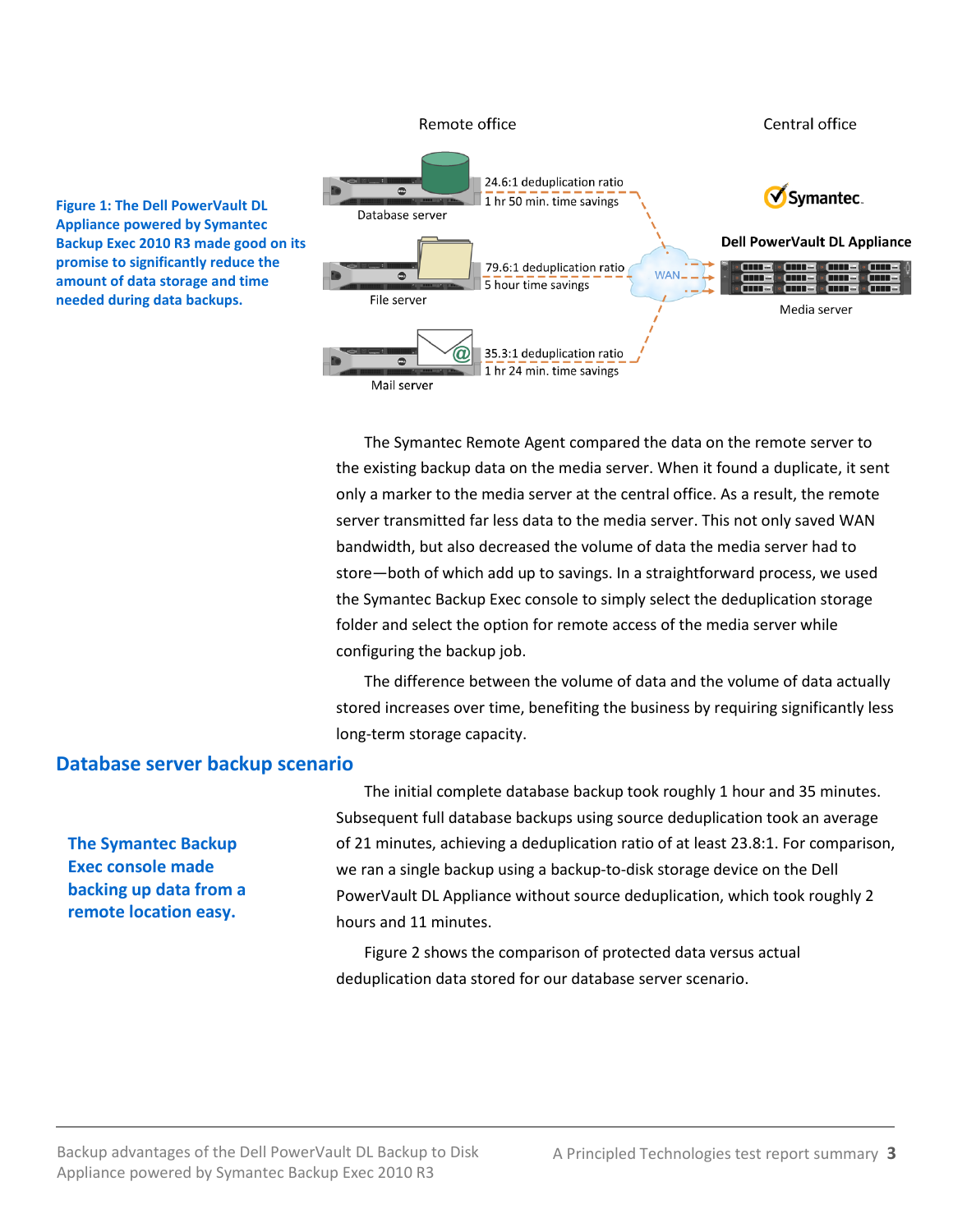

**Figure 2: Comparison of protected data versus the actual data stored from our 2-week database backup simulation of a SQL Server database.**

### **File server backup scenario**

The initial complete backup took just over 5 hours. Subsequent full file server backups using source deduplication took an average of just over 47 minutes, achieving a deduplication ratio of at least 24.4:1 up to 117.4:1 and an average of 79.6:1. For comparison, we ran a single backup using a backup-todisk storage device on the Dell PowerVault DL Appliance without source deduplication, which took almost 6 hours.

Figure 3 shows the comparison of protected data versus actual deduplication data stored for our file server scenario.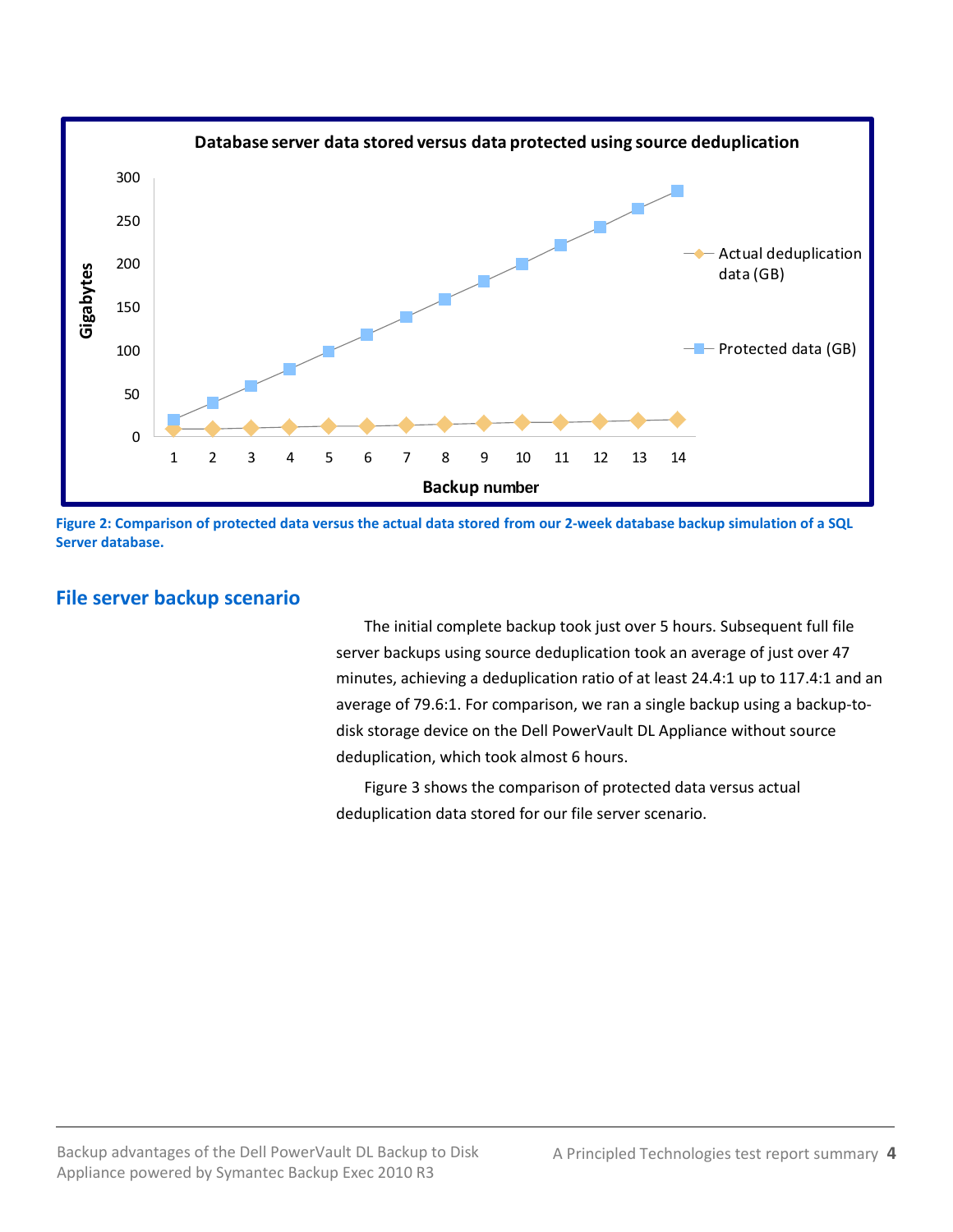

**Figure 3: Comparison of protected file server data versus the actual data stored from our 2-week file server backup simulation.**

## **Mail server backup scenario**

The initial complete backup took just over 7 hours. Subsequent full mailstorage-group backups using source deduplication took an average of just over 2 hours, achieving a deduplication ratio of at least 29.1:1. For comparison, we ran a single backup using a backup-to-disk storage device on the Dell PowerVault DL Appliance without source deduplication, which took roughly 3 hours and 45 minutes.

Figure 4 shows the comparison of protected data versus actual deduplication data stored for our mail server scenario.